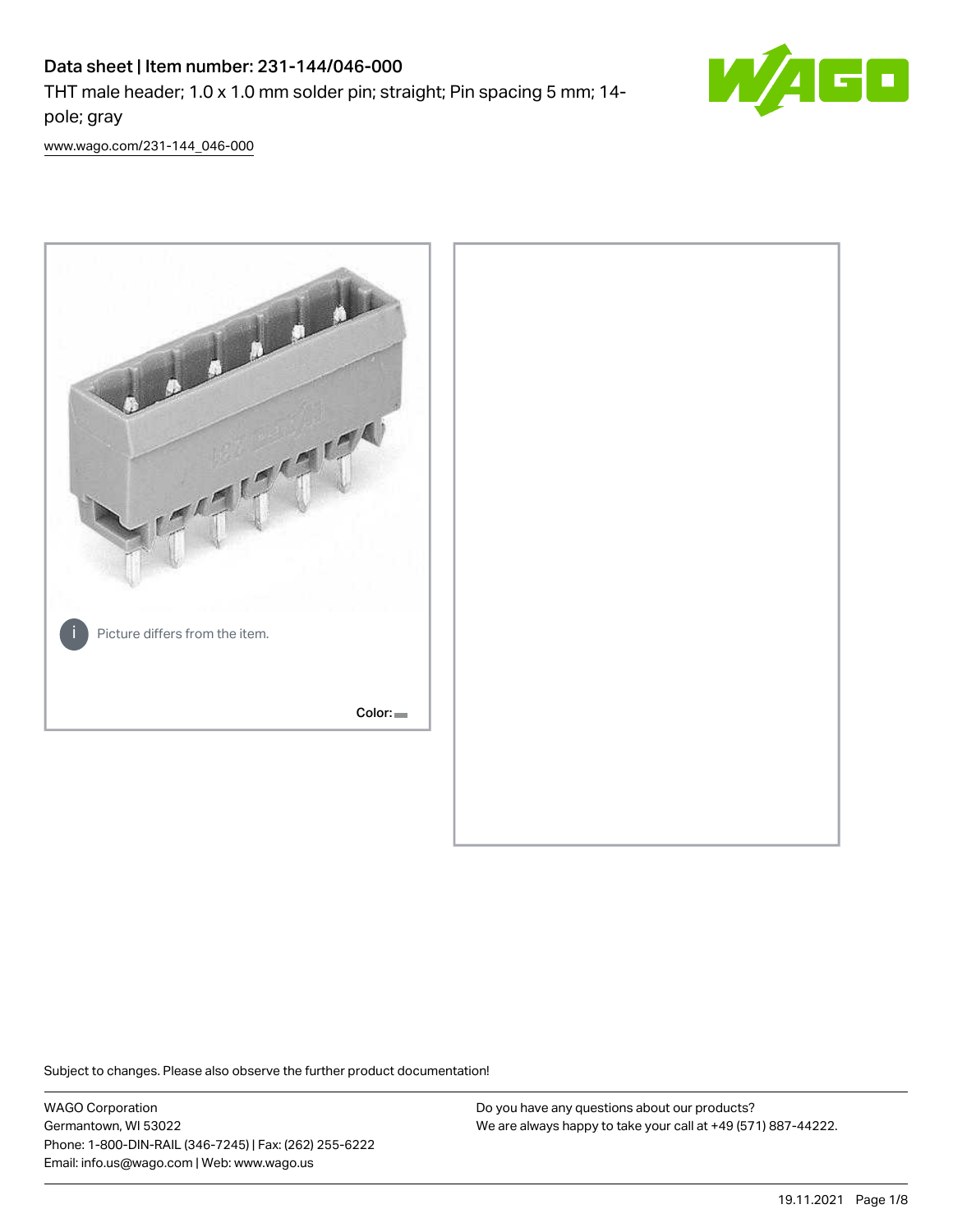

Dimensions in mm

 $L =$  (pole no.  $-1$ ) x pin spacing  $+8.2$  mm

#### Item description

- **Horizontal or vertical PCB mounting via straight or angled solder pins**
- **Pin cross-section: 1 x 1 mm**
- $\blacksquare$ With coding fingers

### Data Notes

Safety information 1 The MCS – MULTI CONNECTION SYSTEM includes connectors

Subject to changes. Please also observe the further product documentation!  $\nu$ 

WAGO Corporation Germantown, WI 53022 Phone: 1-800-DIN-RAIL (346-7245) | Fax: (262) 255-6222 Email: info.us@wago.com | Web: www.wago.us

Do you have any questions about our products? We are always happy to take your call at +49 (571) 887-44222.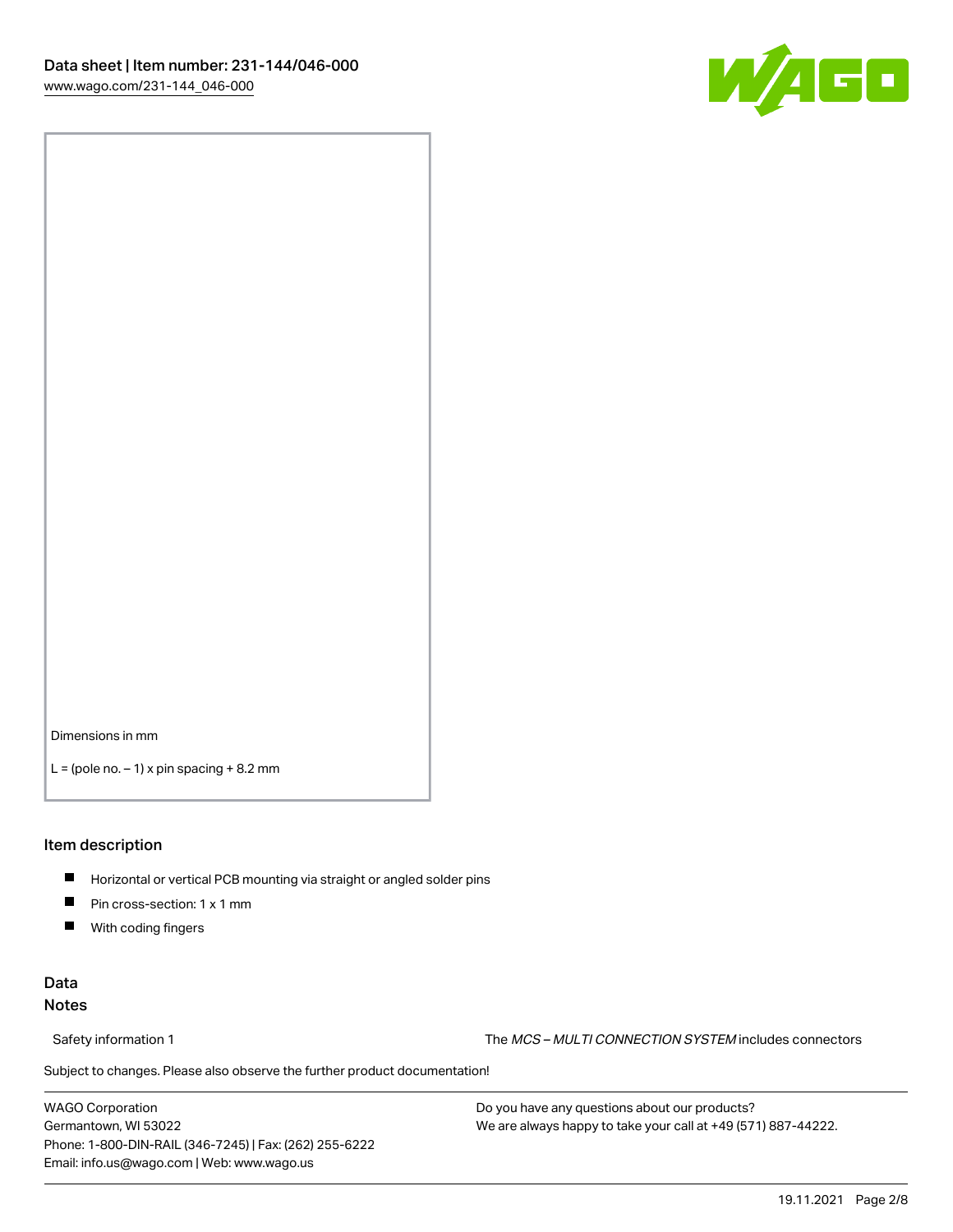

without breaking capacity in accordance with DIN EN 61984. When

|           | used as intended, these connectors must not be connected<br>/disconnected when live or under load. The circuit design should<br>ensure header pins, which can be touched, are not live when<br>unmated.             |
|-----------|---------------------------------------------------------------------------------------------------------------------------------------------------------------------------------------------------------------------|
| Variants: | Other pole numbers<br>3.8 mm pin projection for male headers with straight solder pins<br>Gold-plated or partially gold-plated contact surfaces<br>Other versions (or variants) can be requested from WAGO Sales or |
|           | configured at https://configurator.wago.com/                                                                                                                                                                        |

## Electrical data

### IEC Approvals

| Ratings per                 | IEC/EN 60664-1                                                        |
|-----------------------------|-----------------------------------------------------------------------|
| Rated voltage (III / 3)     | 320 V                                                                 |
| Rated surge voltage (III/3) | 4 <sub>k</sub> V                                                      |
| Rated voltage (III/2)       | 320 V                                                                 |
| Rated surge voltage (III/2) | 4 <sub>k</sub> V                                                      |
| Nominal voltage (II/2)      | 630 V                                                                 |
| Rated surge voltage (II/2)  | 4 <sub>k</sub> V                                                      |
| Rated current               | 12A                                                                   |
| Legend (ratings)            | $(III / 2)$ $\triangle$ Overvoltage category III / Pollution degree 2 |

### UL Approvals

| Approvals per                  | UL 1059 |
|--------------------------------|---------|
| Rated voltage UL (Use Group B) | 300 V   |
| Rated current UL (Use Group B) | 10 A    |
| Rated voltage UL (Use Group D) | 300 V   |
| Rated current UL (Use Group D) | 10 A    |

## Ratings per UL

| Rated voltage UL 1977 | 600 V |
|-----------------------|-------|
| Rated current UL 1977 |       |

# CSA Approvals

| Approvals per                   |  |
|---------------------------------|--|
| Rated voltage CSA (Use Group B) |  |

Subject to changes. Please also observe the further product documentation!

| <b>WAGO Corporation</b>                                | Do you have any questions about our products?                 |
|--------------------------------------------------------|---------------------------------------------------------------|
| Germantown, WI 53022                                   | We are always happy to take your call at +49 (571) 887-44222. |
| Phone: 1-800-DIN-RAIL (346-7245)   Fax: (262) 255-6222 |                                                               |
| Email: info.us@wago.com   Web: www.wago.us             |                                                               |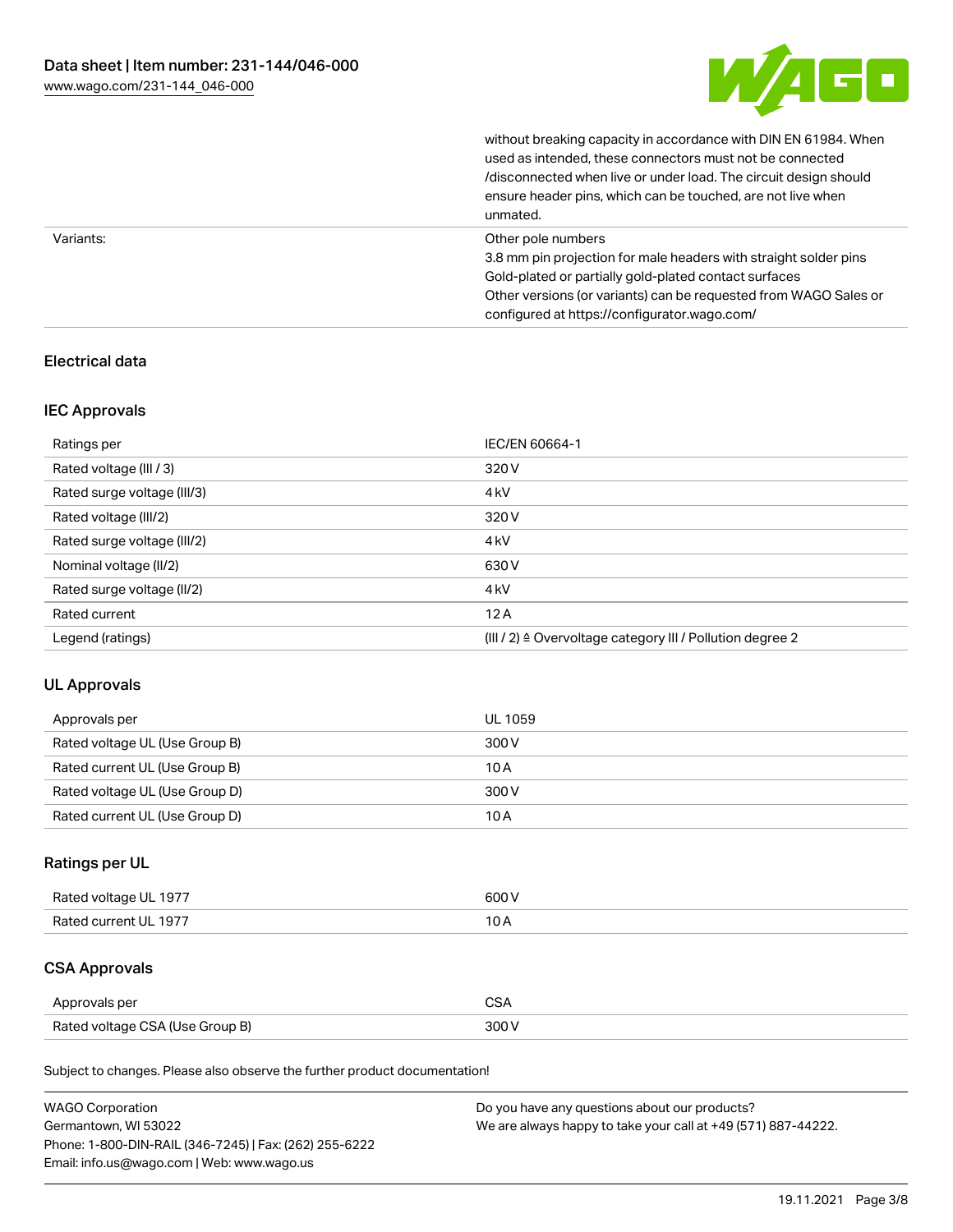[www.wago.com/231-144\\_046-000](http://www.wago.com/231-144_046-000)



| Rated current CSA (Use Group B) | 10 A  |
|---------------------------------|-------|
| Rated voltage CSA (Use Group D) | 300 V |
| Rated current CSA (Use Group D) | 10 A  |

#### Connection data

| Total number of potentials |  |
|----------------------------|--|
| Number of connection types |  |
| Number of levels           |  |

## Connection 1

| Number of poles |  |
|-----------------|--|
|                 |  |

#### Physical data

| Pin spacing                          | 5 mm / 0.197 inch           |
|--------------------------------------|-----------------------------|
| Width                                | 82.8 mm / 3.26 inch         |
| Height                               | 15.8 mm / 0.662 inch        |
| Height from the surface              | 12 mm / 0.472 inch          |
| Depth                                | 8.4 mm / 0.331 inch         |
| Solder pin length                    | $3.8 \,\mathrm{mm}$         |
| Solder pin dimensions                | $1.2 \times 1.2 \text{ mm}$ |
| Drilled hole diameter with tolerance | $17^{(+0.1)}$ mm            |

### Plug-in connection

| Contact type (pluggable connector) | Male connector/plug |
|------------------------------------|---------------------|
| Connector (connection type)        | for PCB             |
| Mismating protection               | No                  |
| Mating direction to the PCB        | 90°                 |
| Locking of plug-in connection      | Without             |

## PCB contact

| PCB Contact                         | тнт                                      |
|-------------------------------------|------------------------------------------|
| Solder pin arrangement              | over the entire male connector (in-line) |
| Number of solder pins per potential |                                          |

Subject to changes. Please also observe the further product documentation!

WAGO Corporation Germantown, WI 53022 Phone: 1-800-DIN-RAIL (346-7245) | Fax: (262) 255-6222 Email: info.us@wago.com | Web: www.wago.us Do you have any questions about our products? We are always happy to take your call at +49 (571) 887-44222.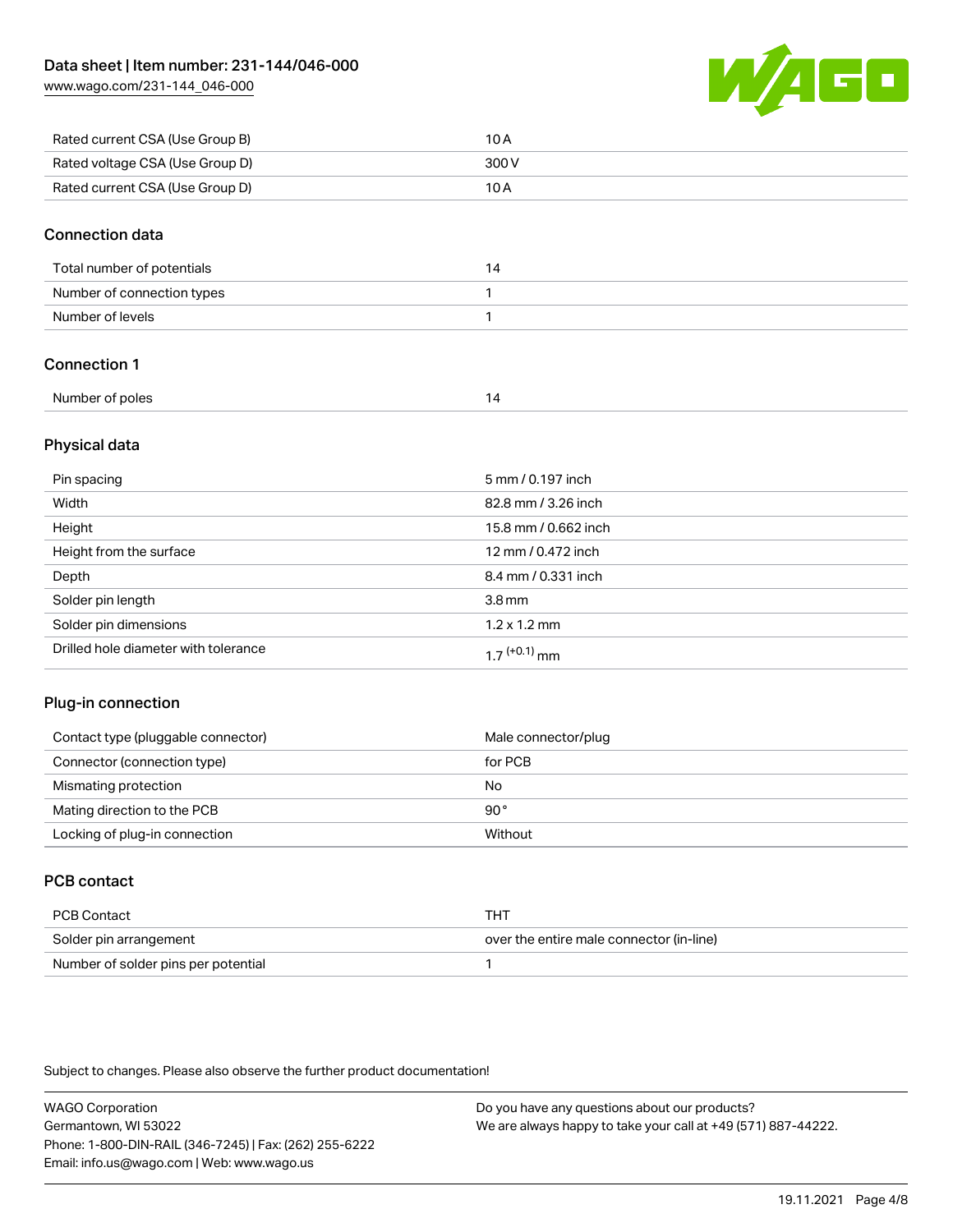

#### Material data

| gray                                   |
|----------------------------------------|
|                                        |
| Polyamide (PA66)                       |
| V <sub>0</sub>                         |
| Electrolytic copper (E <sub>Cu</sub> ) |
| tin-plated                             |
| 0.081 MJ                               |
| 4.4 g                                  |
|                                        |

#### Environmental requirements

| Limit temperature range | . +100 °C<br>-60 |
|-------------------------|------------------|
|-------------------------|------------------|

#### Commercial data

| Product Group         | 3 (Multi Conn. System) |
|-----------------------|------------------------|
| PU (SPU)              | 50 Stück               |
| Packaging type        | box                    |
| Country of origin     | PL                     |
| <b>GTIN</b>           | 4045454047672          |
| Customs tariff number | 85366990990            |

#### Approvals / Certificates

#### Country specific Approvals

|      |                          |                                 | Certificate |
|------|--------------------------|---------------------------------|-------------|
| Logo | Approval                 | <b>Additional Approval Text</b> | name        |
|      | <b>CSA</b>               | C22.2                           | LR 18677-   |
| ⌒    | DEKRA Certification B.V. |                                 | 25          |
|      |                          |                                 |             |

#### Ship Approvals

| Logo                                  | Approval                                  | <b>Additional Approval Text</b> | Certificate<br>name             |
|---------------------------------------|-------------------------------------------|---------------------------------|---------------------------------|
| ABS<br><b>Allena</b><br>$4\mu_{FR00}$ | <b>ABS</b><br>American Bureau of Shipping | -                               | 19-<br>HG1869876-<br><b>PDA</b> |

Subject to changes. Please also observe the further product documentation!

| <b>WAGO Corporation</b>                                | Do you have any questions about our products?                 |
|--------------------------------------------------------|---------------------------------------------------------------|
| Germantown. WI 53022                                   | We are always happy to take your call at +49 (571) 887-44222. |
| Phone: 1-800-DIN-RAIL (346-7245)   Fax: (262) 255-6222 |                                                               |
| Email: info.us@wago.com   Web: www.wago.us             |                                                               |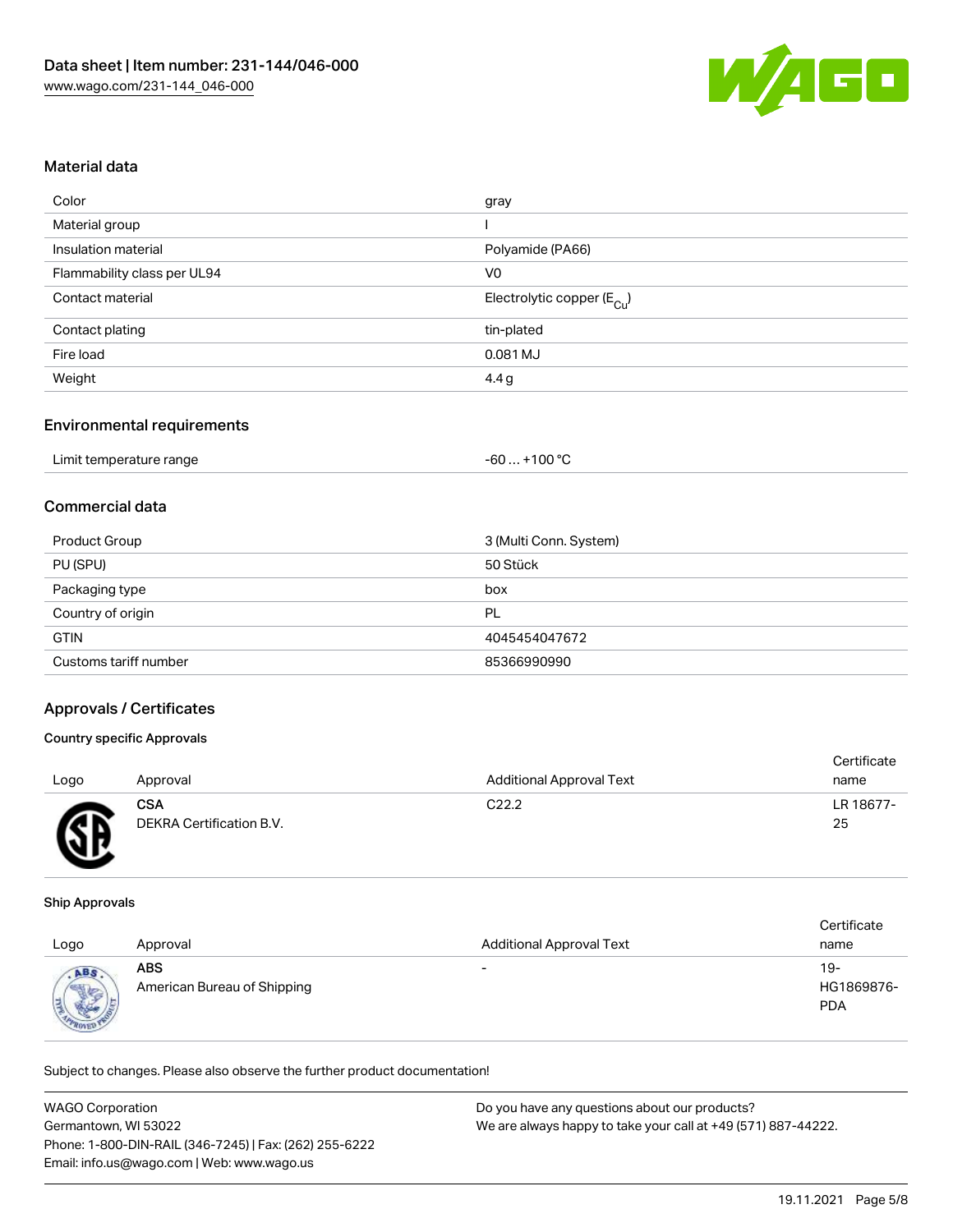# Data sheet | Item number: 231-144/046-000

[www.wago.com/231-144\\_046-000](http://www.wago.com/231-144_046-000)



|                                                                                                           | <b>BV</b><br>Bureau Veritas S.A.                                 | <b>IEC 60998</b>                | 11915/D0<br><b>BV</b>        |
|-----------------------------------------------------------------------------------------------------------|------------------------------------------------------------------|---------------------------------|------------------------------|
|                                                                                                           | <b>DNV GL</b><br>Det Norske Veritas, Germanischer Lloyd          |                                 | TAE000016Z                   |
| <b>UL-Approvals</b>                                                                                       |                                                                  |                                 |                              |
| Logo                                                                                                      | Approval                                                         | <b>Additional Approval Text</b> | Certificate<br>name          |
|                                                                                                           | UL<br>Underwriters Laboratories Inc.                             | UL 1059                         | E45172                       |
|                                                                                                           | <b>UR</b><br>Underwriters Laboratories Inc.                      | <b>UL 1977</b>                  | E45171                       |
| Counterpart                                                                                               |                                                                  |                                 |                              |
| Item no.231-114/026-000<br>Female plug; 14-pole; 12 AWG max; pin spacing 5 mm; 1 conductor per pole; gray |                                                                  |                                 | www.wago.com/231-114/026-000 |
| <b>Optional accessories</b><br>Coding                                                                     |                                                                  |                                 |                              |
| Intermediate plate                                                                                        |                                                                  |                                 |                              |
|                                                                                                           | Item no.: 231-500<br>Spacer; for formation of groups; light gray |                                 | www.wago.com/231-500         |
| Coding                                                                                                    |                                                                  |                                 |                              |
|                                                                                                           | Item no.: 231-129<br>Coding key; snap-on type; light gray        |                                 | www.wago.com/231-129         |

# Downloads **Documentation**

| <b>Additional Information</b> |            |        |          |
|-------------------------------|------------|--------|----------|
| Technical explanations        | 2019 Apr 3 | pdf    | Download |
|                               |            | 2.0 MB |          |

Subject to changes. Please also observe the further product documentation!

| <b>WAGO Corporation</b>                                | Do you have any questions about our products?                 |
|--------------------------------------------------------|---------------------------------------------------------------|
| Germantown, WI 53022                                   | We are always happy to take your call at +49 (571) 887-44222. |
| Phone: 1-800-DIN-RAIL (346-7245)   Fax: (262) 255-6222 |                                                               |
| Email: info.us@wago.com   Web: www.wago.us             |                                                               |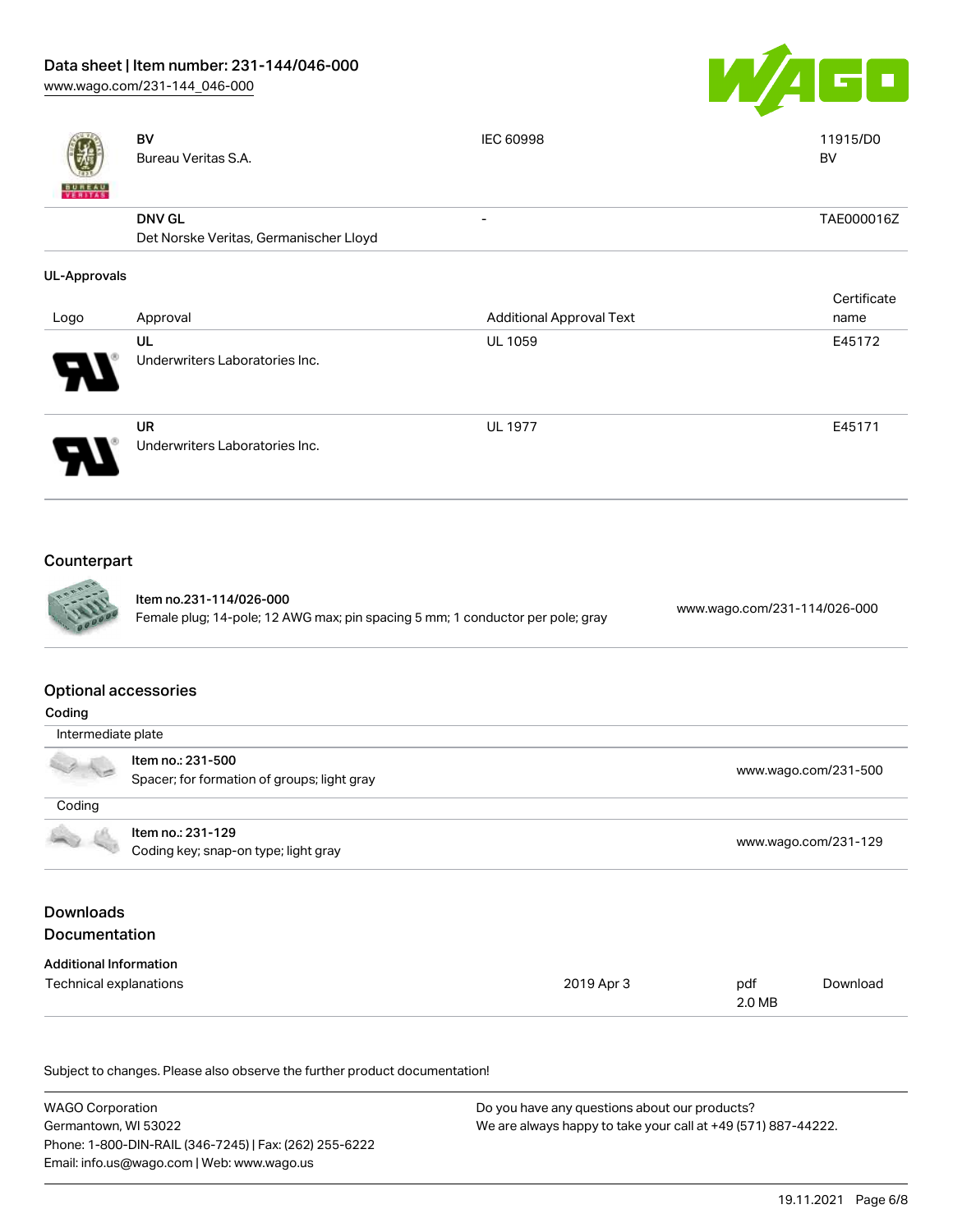#### CAD files

#### PCB Design

Symbol and Footprint 231-144/046-000

CAx data for your PCB design, consisting of "schematic symbols and PCB footprints", allow easy integration of the WAGO component into your development environment.

#### Supported formats:

- $\blacksquare$ Accel EDA 14 & 15
- $\blacksquare$ Altium 6 to current version
- $\blacksquare$ Cadence Allegro
- $\blacksquare$ **DesignSpark**
- $\blacksquare$ Eagle Libraries
- $\blacksquare$ KiCad
- $\blacksquare$ Mentor Graphics BoardStation
- $\blacksquare$ Mentor Graphics Design Architect
- $\blacksquare$ Mentor Graphics Design Expedition 99 and 2000
- $\blacksquare$ OrCAD 9.X PCB and Capture
- $\blacksquare$ PADS PowerPCB 3, 3.5, 4.X, and 5.X
- П PADS PowerPCB and PowerLogic 3.0
- $\blacksquare$ PCAD 2000, 2001, 2002, 2004, and 2006
- П Pulsonix 8.5 or newer
- $\blacksquare$ **STL**
- $\blacksquare$ 3D STEP
- $\blacksquare$ TARGET 3001!
- $\blacksquare$ View Logic ViewDraw
- $\blacksquare$ Quadcept

Compliance Search

- $\blacksquare$ Zuken CadStar 3 and 4
- $\blacksquare$ Zuken CR-5000 and CR-8000

PCB Component Libraries (EDA), PCB CAD Library Ultra Librarian

# Environmental Product Compliance

# Environmental Product Compliance 231-144/046-000

THT male header; 1.0 x 1.0 mm solder pin; straight; Pin spacing 5 mm; 14-pole; gray

Subject to changes. Please also observe the further product documentation!

WAGO Corporation Germantown, WI 53022 Phone: 1-800-DIN-RAIL (346-7245) | Fax: (262) 255-6222 Email: info.us@wago.com | Web: www.wago.us

Do you have any questions about our products? We are always happy to take your call at +49 (571) 887-44222.



URL [Download](https://www.wago.com/global/d/UltraLibrarian_URLS_231-144_046-000)

URL [Download](https://www.wago.com/global/d/ComplianceLinkMediaContainer_231-144_046-000)